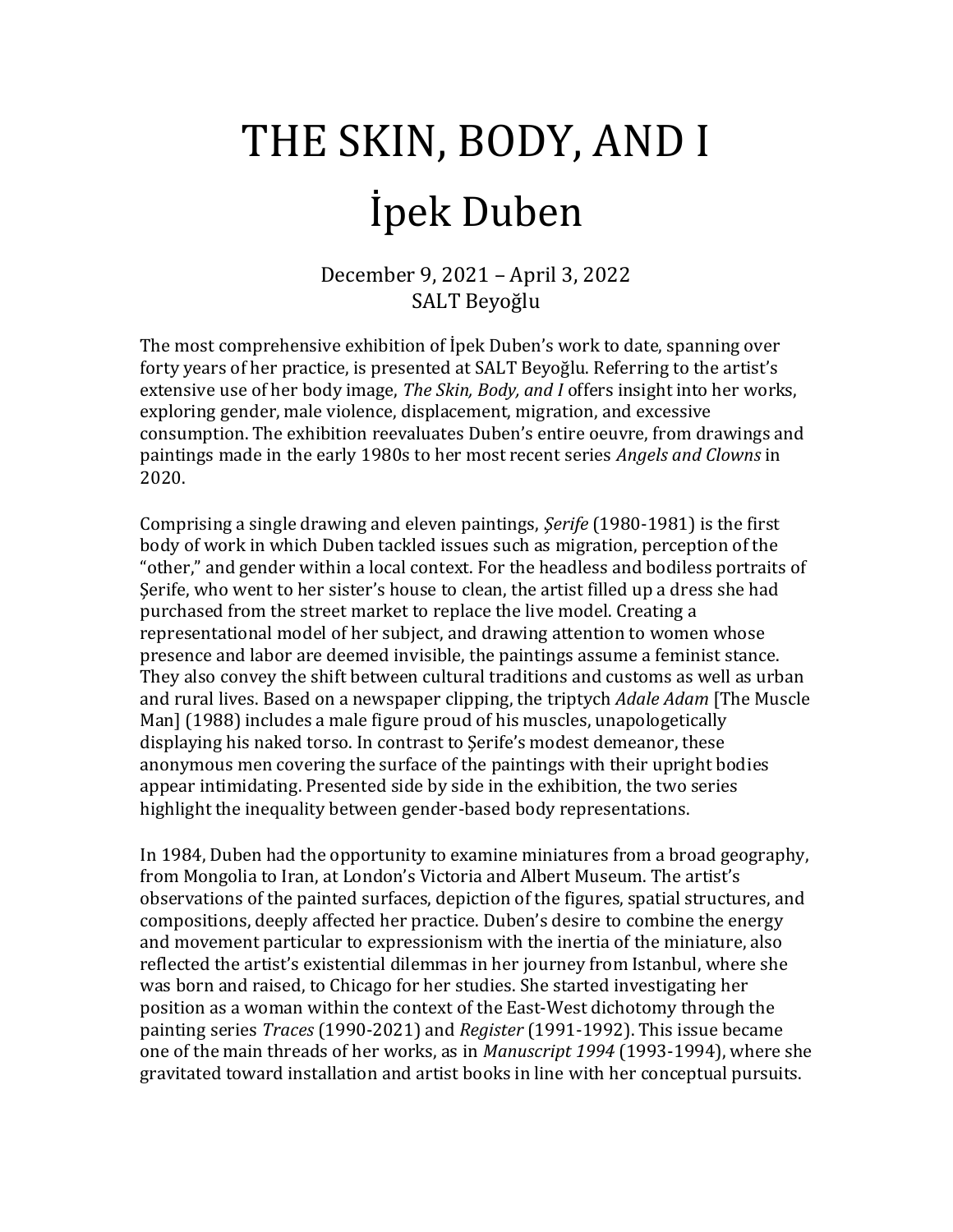Her investigation continued first through *Manuscript X* (2010-2012) and more recently with *Suspended* (2012-2018).

The period she spent in New York during the 1990s was the start of a new, liberating era for Duben in which she combined her subject matter with different forms and materials. At the beginning of the 2000s, the artist focused on male violence and stories of forced migration. The installations *LoveBook* (1998-2000), compiling news reports on violence against women from the Turkish and US media, and *LoveGame* (1998-2001), based on the same scrutiny, showed Duben's increasing desire to make an immersive environment. While the artist approached the "other" through the lens of national identity in *What is a Turk?* (2003), she shifted her focus to displaced individuals—regardless of religion, language, ethnic origin—with *Farewell My Homeland* (2004). Built from Duben's observations of the social, cultural, and economic transformations in the last two decades, *Angels and Clowns* dealt with the contradictions of the new world that normalizes extremist consumption while overlooking the devastating losses experienced by a particular segment of society.

*The Skin, Body, and I* is programmed by Vasıf Kortun together with Amira Akbıyıkoğlu, Farah Aksoy, and Sezin Romi from SALT. Further information on the parallel public programs will be announced at [saltonline.org](https://saltonline.org/en/home) and SALT Online's social media channels.

**SALT's founder and supporter, Garanti BBVA contributes to change by raising awareness for gender equality.**



Media Relations

Zeynep Akan zeynep.akan@saltonline.org +90 212 334 22 45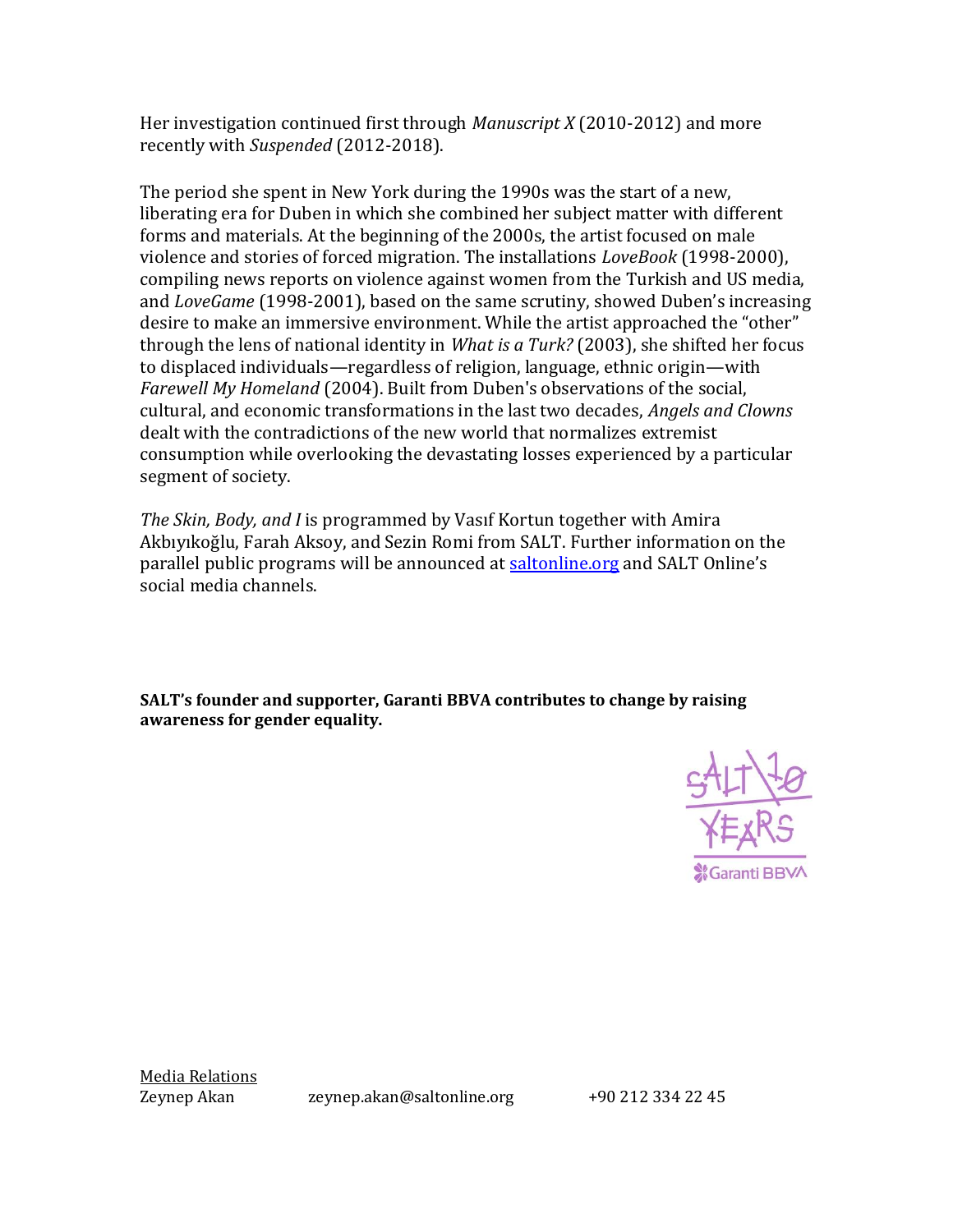### **IMAGES**



**1.**

İpek Duben, *Suspended #9*, 2012-2018 Courtesy the artist



**2.** İpek Duben, *Telephone*, 1999 Courtesy the artist



#### **3.**

Pages from İpek Duben's *Manuscript 1994* (1993-1994) artist's book Courtesy the artist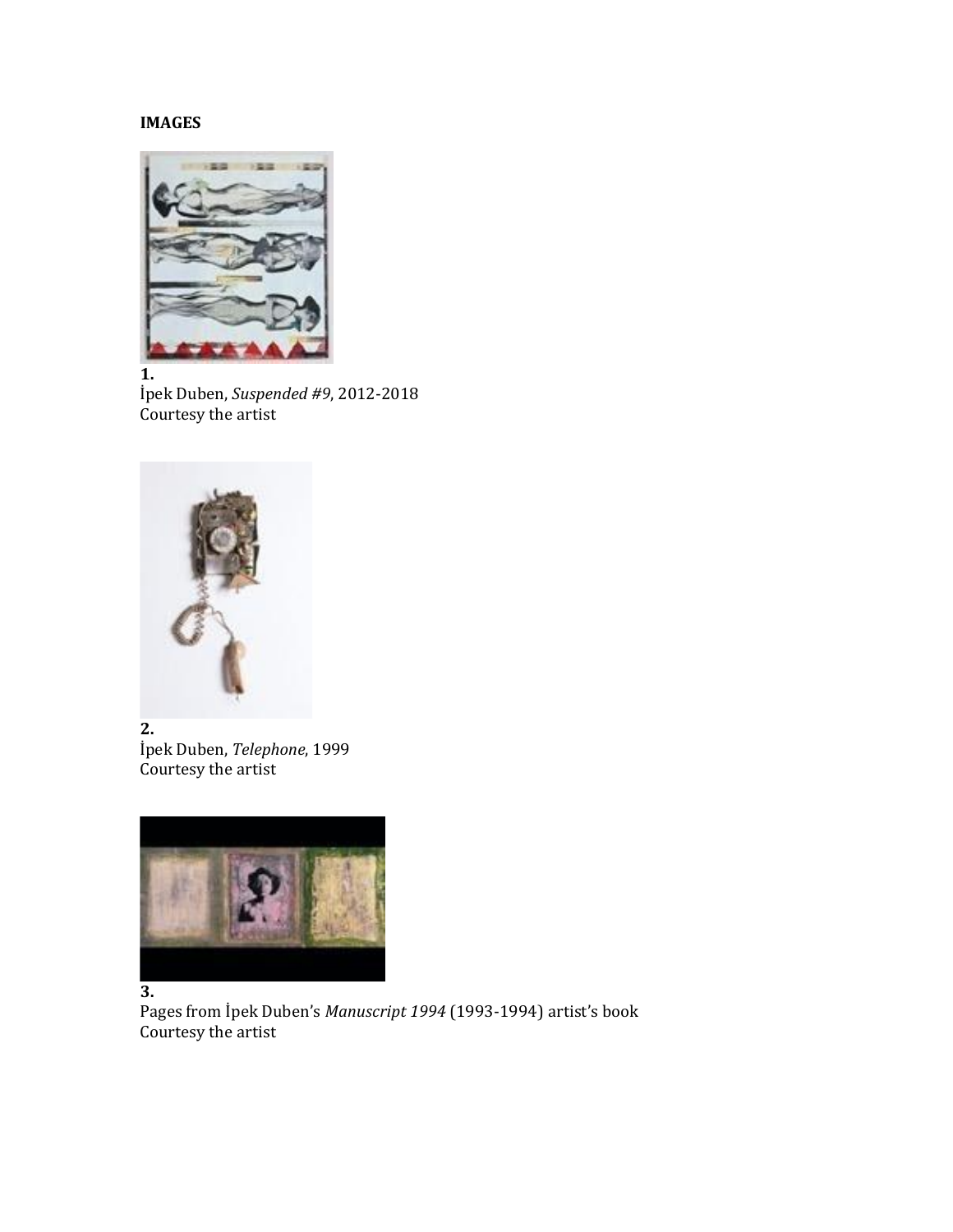

*Istanbul II* from İpek Duben's *Angels and Clowns* (2020) series Courtesy the artist



# **5.**

*9-10-11* from *Şerife* (1982) series by İpek Duben Courtesy the artist and Banu & Hakan Çarmıklı Collection



**6.**

*İzler #11* [Traces #11] (1992-2012) by İpek Duben Courtesy the artist

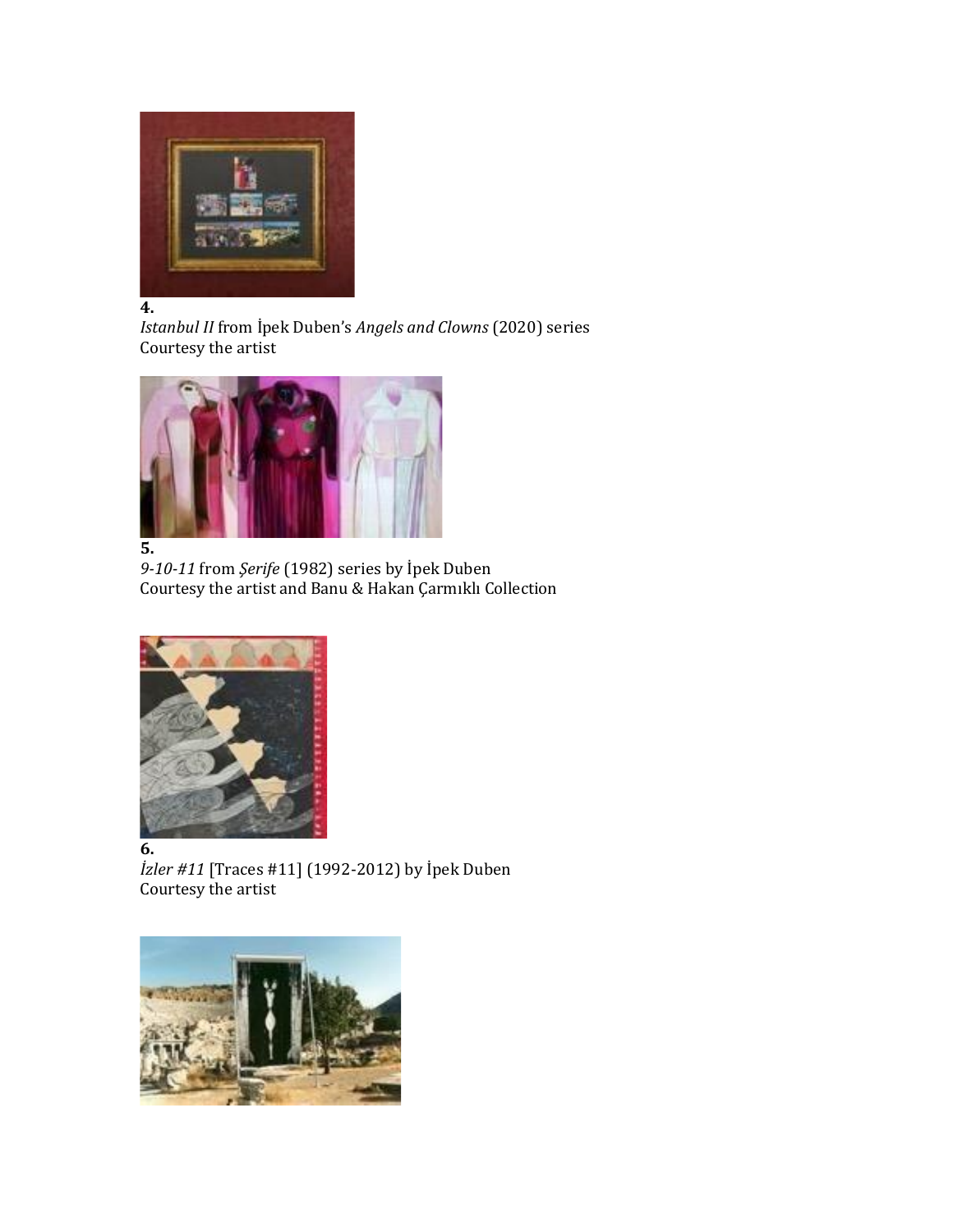A photograph from İpek Duben's site-specific installation *Artemis 1* at Ephesus, 1995 Courtesy the artist



*Kayıt #2* [Register #2] (1991) by İpek Duben Courtesy the artist



**9.**

A detail from İpek Duben's installation *LoveBook*, 1998-2000 Photo: Mustafa Hazneci, SALT



İpek Duben, *The Skin, Body, and I*, December 2021 Photo: Mustafa Hazneci, SALT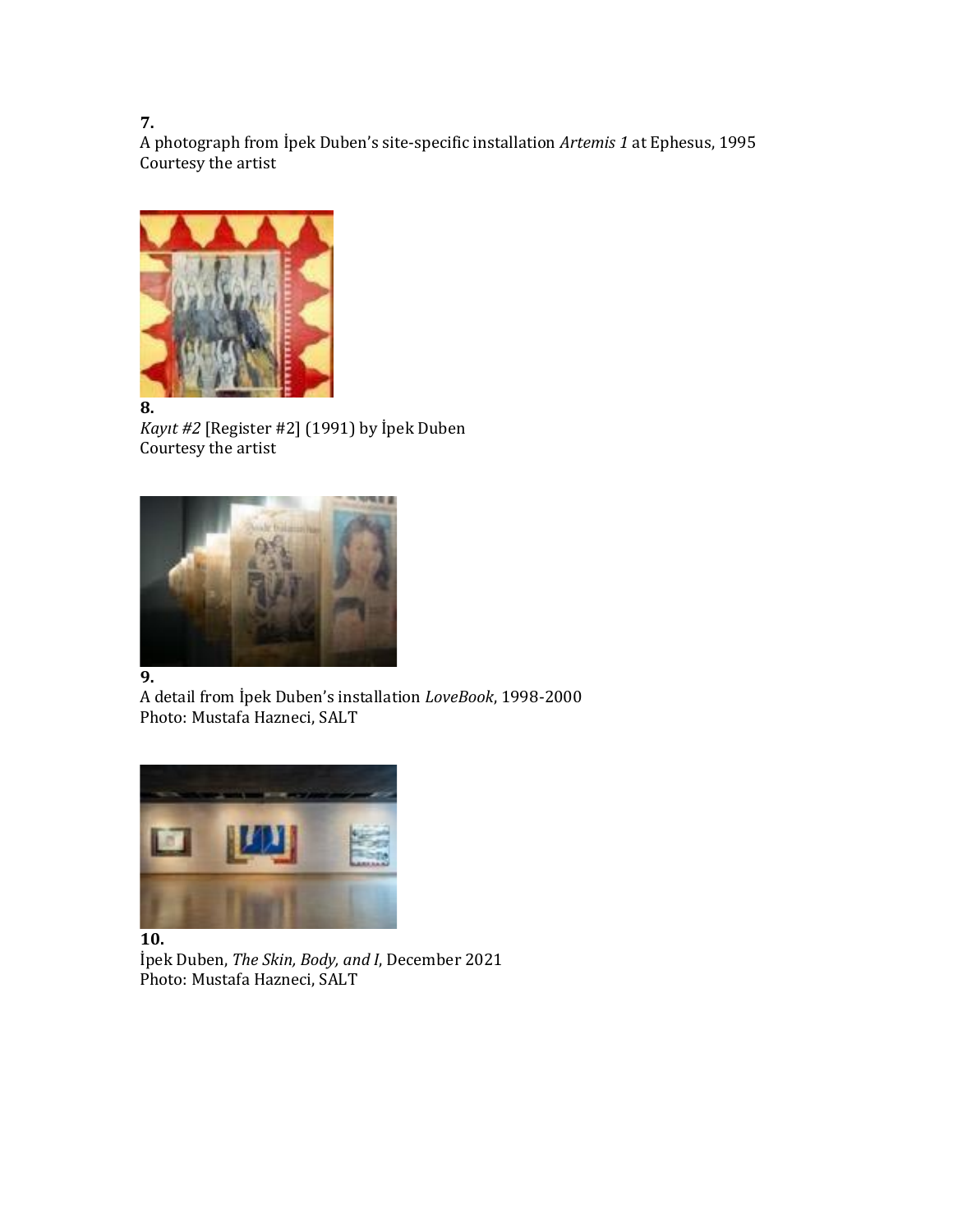

İpek Duben, *Manuscript 1994*, 1993-1994 Photo: Mustafa Hazneci, SALT





İpek Duben, *The Skin, Body, and I*, December 2021 Photo: Mustafa Hazneci, SALT



#### **13.**

İpek Duben, *LoveGame*, 1998-2001 Photo: Mustafa Hazneci, SALT